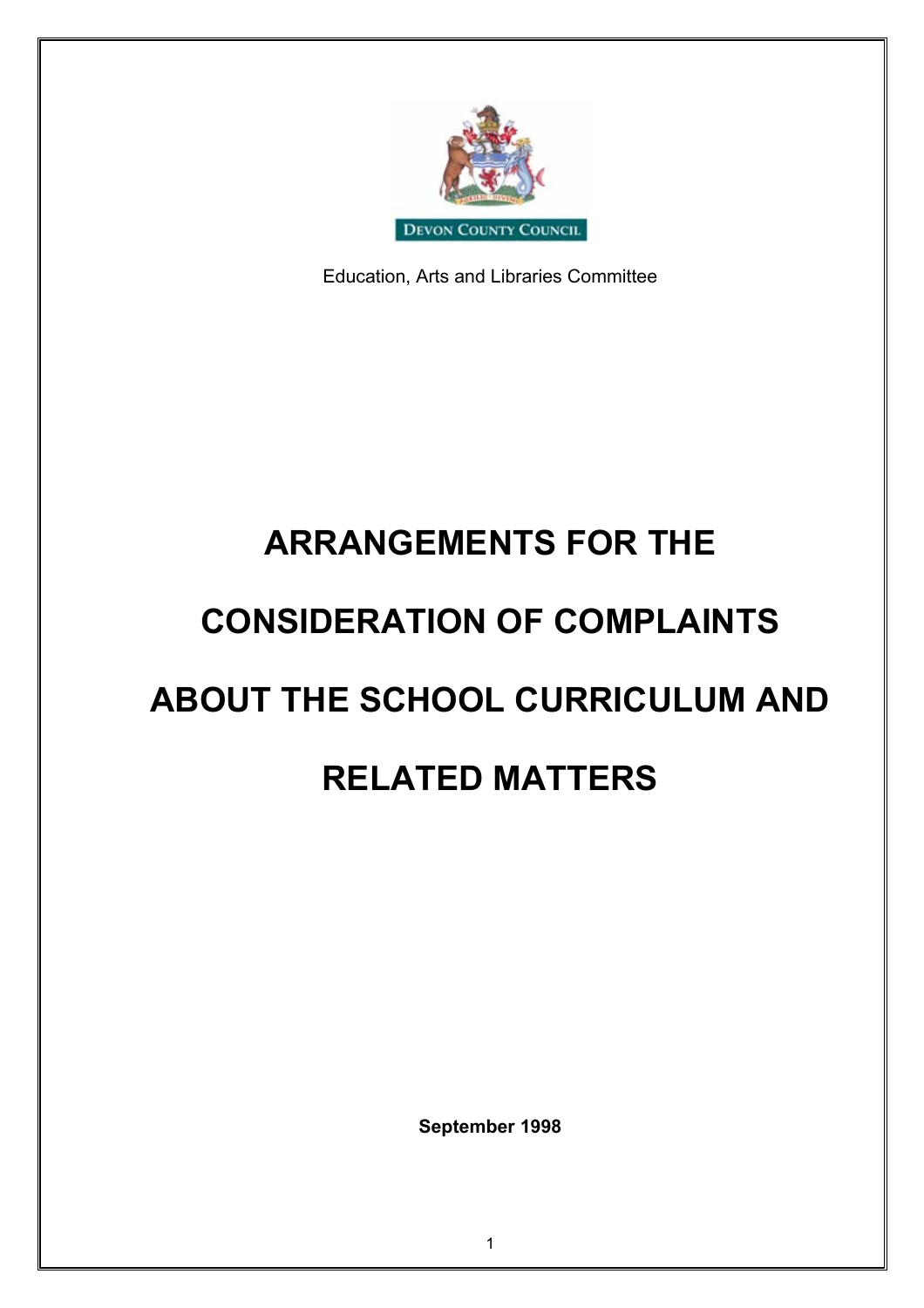## **CONTENTS**

|                                                                          | Page           |
|--------------------------------------------------------------------------|----------------|
| <b>Complaints about the School and Related Matters</b>                   |                |
| Arrangements for the consideration of complaints                         | 1              |
| Introduction                                                             | 1              |
| Scope of the arrangements                                                | 1              |
| General principles                                                       | 2              |
| <b>Stages</b>                                                            | 2              |
| Preliminary discussion                                                   | $\overline{2}$ |
| Formal complaint to the governing body                                   | 3              |
| Formal complaint to the Local Education Authority                        | 4              |
| Provision of religious education and collective worship in aided schools | 7              |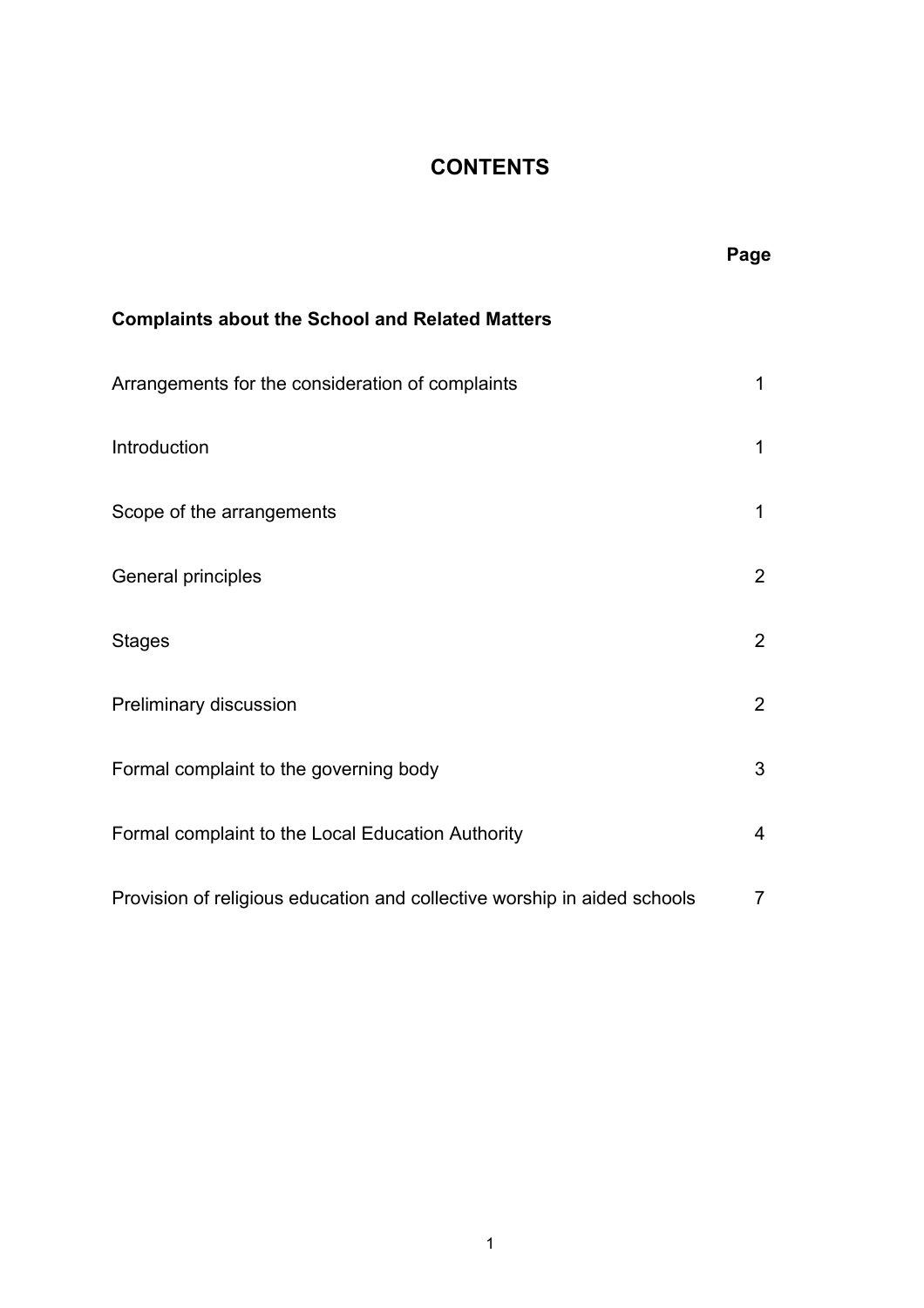### **Complaints about the School Curriculum and Related Matters Arrangements for the Consideration of Complaints**

#### **INTRODUCTION**

- 1 This document sets out the arrangements for the Devon County Council in respect of complaints about curriculum and collective worship under the terms of Section 409 of the Education Act 1996. Devon County Council is the Local Education Authority (the LEA).
- 2 The arrangements relate to the kinds of complaint mentioned in paragraph 8. The arrangements have been drawn up following consultation with the heads and governors of the schools mentioned in paragraph 7. The arrangements have also been approved by the Secretary of State. The Plymouth Diocesan Schools Commission, and Exeter Diocesan Education Committee have also been consulted.
- 3 The purpose of the document is to set out how complaints will be handled. It describes how anyone with a complaint can set about having the complaint dealt with and what then happens.
- 4 The arrangements cover complaints made by parents and others in respect of the performance of duties or exercise of powers by the LEA or by the governing bodies of schools maintained by the LEA.
- 5 This document is available for inspection at all schools maintained by the LEA, public libraries and education offices. A copy will be given, if desired, to any person wishing to make a complaint under these arrangements and the LEA will provide a copy of the information in languages other than English if requested to do so.
- 6 A copy of the circular of guidance issued by the Department for Education and Science following the Education Reform Act 1988 (DES1/89) will also be made available, although a charge equal to the cost of reproduction of this document will be made.

#### **SCOPE OF THE ARRANGEMENTS**

- 7 The schools covered by these arrangements are all schools maintained by the LEA except:
	- nursery schools
	- nursery classes in primary schools
	- special schools established in a hospital.
- 8 The duties to be covered by the complaints arrangements (which are, except where noted, common to LEAs and governing bodies) are specified in the Education Act 1996:
	- i the provision of a curriculum, including religious education and worship, which meets the general requirements of Sections 350-352 of the Act;
	- ii the implementation of the National Curriculum and compliance with Orders and Regulations made about its requirements and exceptions to its provision (Sections 353-361, 363-366 and 368);
	- iii provision to pupils of compulsory school age of courses leading to an external qualification, only if that qualification and the associated syllabus criteria have been approved (Sections  $400$  and  $401$ :
	- iv provision of religious education and worship as required by the Act and other enactments (Sections 375(3) and 388-389);
	- v in the case of an LEA, establishment of a Standing Advisory Council on Religious Education (SACRE) and review of the agreed syllabus of the area if the SACRE so requires (Sections 390-392 and 394-396);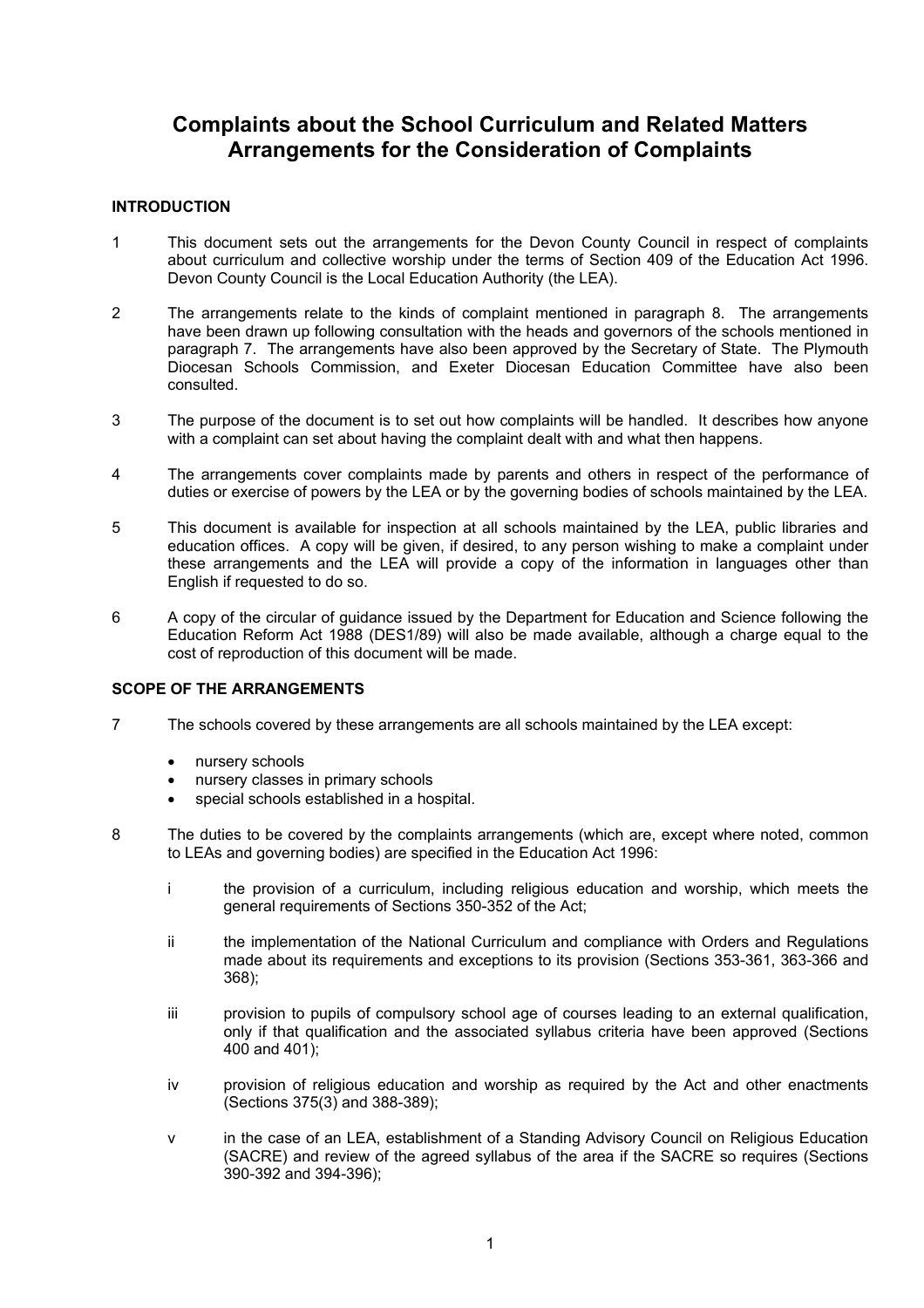- vi the need to act reasonably in deciding whether or not to be associated with an application for exemption from all or part of the National Curriculum in order to carry out developmental work (Section 362);
- vii in the case of a governing body, consideration of appeals by parents about the temporary withdrawal of pupils from part or all of the provisions of the National Curriculum (Section 367);
- viii operation of charging policies in relation to the curriculum (Sections 455 and 456);
- ix compliance with regulations about the provision of information (Section 408);
- x sex education which is not part of the National Curriculum (Section 405);
- xi no requirement of attendance at Sunday school or a place of religious worship (Section 398); and
- xii compliance with any other enactments relating to the curriculum for, or religious worship in schools maintained by the LEA.

Any matters not covered by the definition set out above (eg discipline, admissions) do not come within the scope of these arrangements.

- 9 Complaints under these arrangements are concerned only with the actions of governing bodies and the LEA.
- 10 Where there is provision for a statutory appeals procedure in respect of any particular kind of complaint, that statutory procedure must be exhausted before a complaint may be considered under the arrangements in this document. If a statutory procedure allows for final appeal to the Secretary of State (as for appeals against the special education provision specified in a statement of special educational need) then such a complaint cannot fall within the scope of these arrangements. If a statutory procedure stops with an appeal to the governing body (as with appeals about the temporary withdrawal of pupils from part or all of the National Curriculum) then a further complaint may be made to the LEA under these arrangements.

#### **GENERAL PRINCIPLES**

- 11 All complaints will be dealt with as quickly and efficiently as possible. The length of the period will vary with the gravity and complexity of the complaint and the urgency with which it needs to be settled. However, the intention is that all complaints should be settled within a period which is reasonable in all the circumstances.
- 12 Urgent complaints will be identified as such and given priority.
- 13 All complaints will be investigated fully, fairly and carefully, and complainants will be kept informed of progress during, as well as at the end of, each stage.
- 14 The main aim at all stages will be to secure that either the complaint is settled or that a decision is taken abut the complaint and it can then, if required, proceed to the next stage.

#### **STAGES**

15 The arrangements define three levels at which a complaint could be considered. These are the informal level, the formal complaint to the governing body of a school, and the formal complaint to the LEA. A complaint could be considered at more than one of these stages.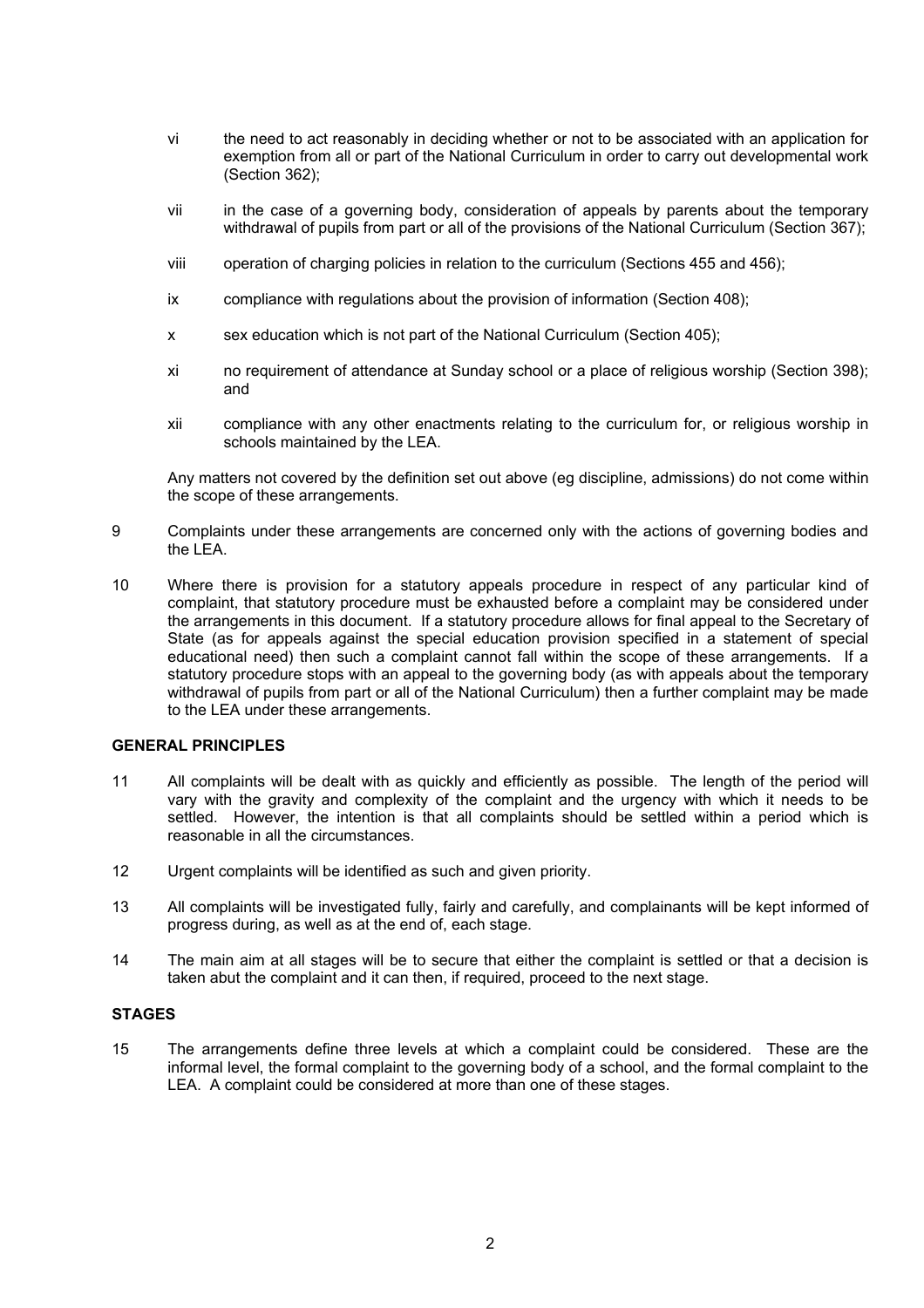#### **PRELIMINARY DISCUSSION**

16 Where a parent or any other person has a complaint relating to the curricular responsibility of the LEA or the governing body of a community, voluntary or maintained special school, that complaint should be addressed initially to the headteacher of the school and attempts should be made to resolve the issue informally. Where the complaint or potential complaint is in respect of action of the LEA, the informal stage would involve discussion with appropriate officers of the LEA.

#### **FORMAL COMPLAINT TO THE GOVERNING BODY**

- 17 If informal attempts to resolve the complaint are in the eyes of the complainant unsuccessful, the complainant shall receive from the headteacher a copy of this document and a form for registering a complaint with the Local Education Authority should local attempts to resolve the difficulty prove unsuccessful. This form names the LEA contact officer who would deal with the complaint. The next stage is for the complaint to be heard by the governing body (or a sub-committee of not fewer than two governors (other than the headteacher) acting on behalf of the governing body if it so determines) meeting in the presence of the headteacher (who may be accompanied by a friend or representative if he/she wishes). The clerk to the governors should be present. The complainant can be similarly accompanied and advice to the governors will be available through the attendance of the LEA contact officer or his/her substitute together, where possible, with the appropriate LEA adviser.
- 18 Prior to the consideration of any complaint by the governors/sub-committee of the governing body, the Local Education Authority contact officer will have been informed by the headteacher of the request made by the complainant to the headteacher for the complaint to be heard formally and of the nature of the complaint.
- 19 It will be the duty of the Local Education Authority, within seven days of the receipt of notification of the complaint, to inform the complainant, the chairman of governors, the clerk to the governors and the headteacher of the school as to whether the complaint is a relevant complaint within the scope of Section 409 of the Education Act 1996, and if so whether it is to be considered an urgent complaint. If the complaint is considered to be in relation to a matter which is solely the responsibility of the LEA, it will be dealt with as if it had been made as a complaint to the LEA. If a complaint is made on a matter which has been the subject of a previous investigation at the school in question during the same school year the LEA officer will inform the complainant of the outcome of the earlier investigation in its various stages but without divulging the name of the person(s) making the original complaint. Should the subsequent complainant remain unsatisfied he/she would be able to initiate the next stage of these arrangements, unless the original complaint had been referred to the Secretary of State and been disposed of. The relevance or otherwise of a complaint will be determined with regard to the specification in the Education Act 1996 as to the duties to be covered by the complaints arrangements and to the DES Circular of Guidance. Complaints should be considered urgent if the matter referred to in the complaint, is substantial, would be likely to result in the immediate and continued educational disadvantage of the individual pupil.

#### 20 *If the complaint is deemed not relevant, then:*

- i The complainant shall be informed immediately of this decision and given the opportunity to appeal to the designated officer either in person or in writing, within seven working days of being informed of the decision of that officer, providing such supplementary evidence regarding the nature of the complaint as the complainant sees fit. If such an appeal is made, its outcome shall be notified to the complainant within a period of three days.
- ii The headteacher and chairman of governors will be asked to resolve the complaint outside the Local Authority's arrangements.

#### 21 *If the complaint is deemed relevant and urgent, then:*

The complainant, the headteacher, the chairman of governors and the clerk to the governors will be informed in writing of this decision and the clerk to the governors will be asked to convene a meeting of the governors or sub-committee established by the governing body to hear the complaint normally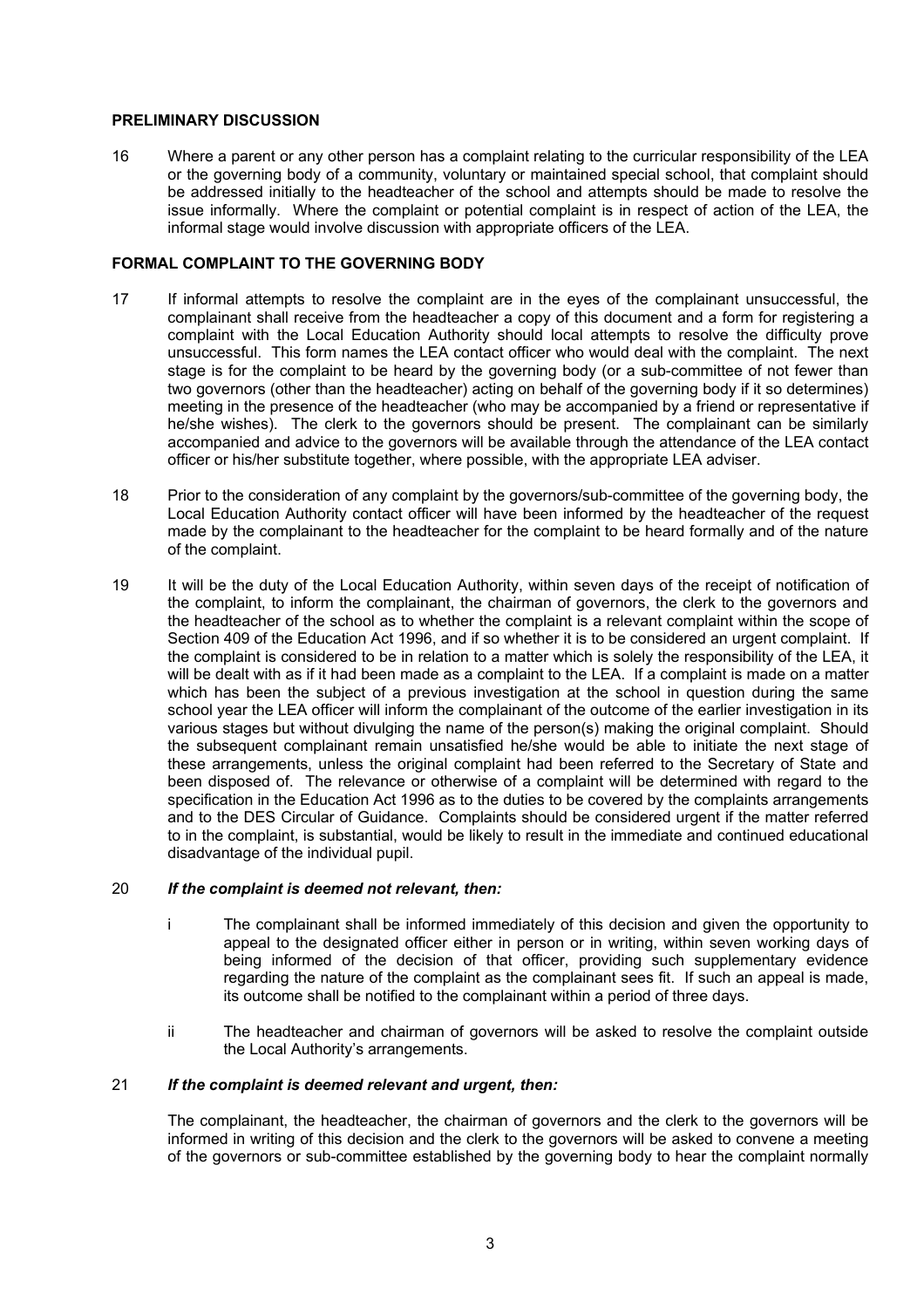*within ten days* of receipt of the decision, being days in which the school is normally in session. In exceptional circumstances, investigation of the complaint may take longer than the specified period.

#### 22 *If the complaint is deemed relevant but non-urgent, then:*

A meeting of the governing body or sub-committee of governors shall be held normally *within 25 days*  of receipt of the decision, being days on which the school is normally in session. In exceptional circumstances, investigation of the complaint may take longer than the specified period.

- 23 Where a meeting of the governing body or sub-committee of governors in convened to hear a complaint under Section 409 of the Education Act 1996 the following procedure shall apply:
	- i The complainant shall be given a minimum of three working days notice of the date and time of the meeting by the clerk to the governors and any alternative date should result in a mutually convenient alternative date being set at the earliest possible time.
	- ii The complainant will be given the opportunity to place his/her complaint in writing, submitting it to the clerk to the governors before the meeting and will be informed of his/her right to attend and be accompanied at the meeting of the governors or their sub-committee by a friend or representative.
	- iii The usual order of proceeding at a meeting convened to consider a complaint under Section 409 of the Education Act 1996 will be as follows:
		- (a) The chairman of the governing body or sub-committee will welcome the complainant and any representative and introduce those present and explain the role they will perform.
		- (b) The complainant will describe the nature of the complainant to the governors/subcommittee.
		- (c) The complainant may be asked questions by the governors, by the headteacher, LEA officer and adviser (if present).
		- (d) The headteacher, LEA officer and adviser (if present) may each be asked to make a statement to the governors regarding the matter complained of, and each may be asked questions by the governors and by the complainant.
		- (e) The complainant summarises his/her complaint.
		- (f) The headteacher and any representative and the complainant and any representative are then asked to leave. The LEA officer and adviser will remain only to give such advice as is sought by the governors in coming to their decision.
	- iv The clerk to the governors (or the chairman of governors or of the sub-committee) shall inform the complainant, the headteacher and the Local Education Authority (immediately whenever possible, otherwise within five working days) of:
		- (a) the decision of the governors in relation to the complaint and the reasons for the decision;
		- (b) any action taken or proposed by the governors including details of any request made to those complained against to take particular actions to resolve the complaint;

and shall inform the complainant of

(c) the availability of the next stage if the complainant remains unsatisfied, namely the lodging of a formal complaint with the Local Education Authority.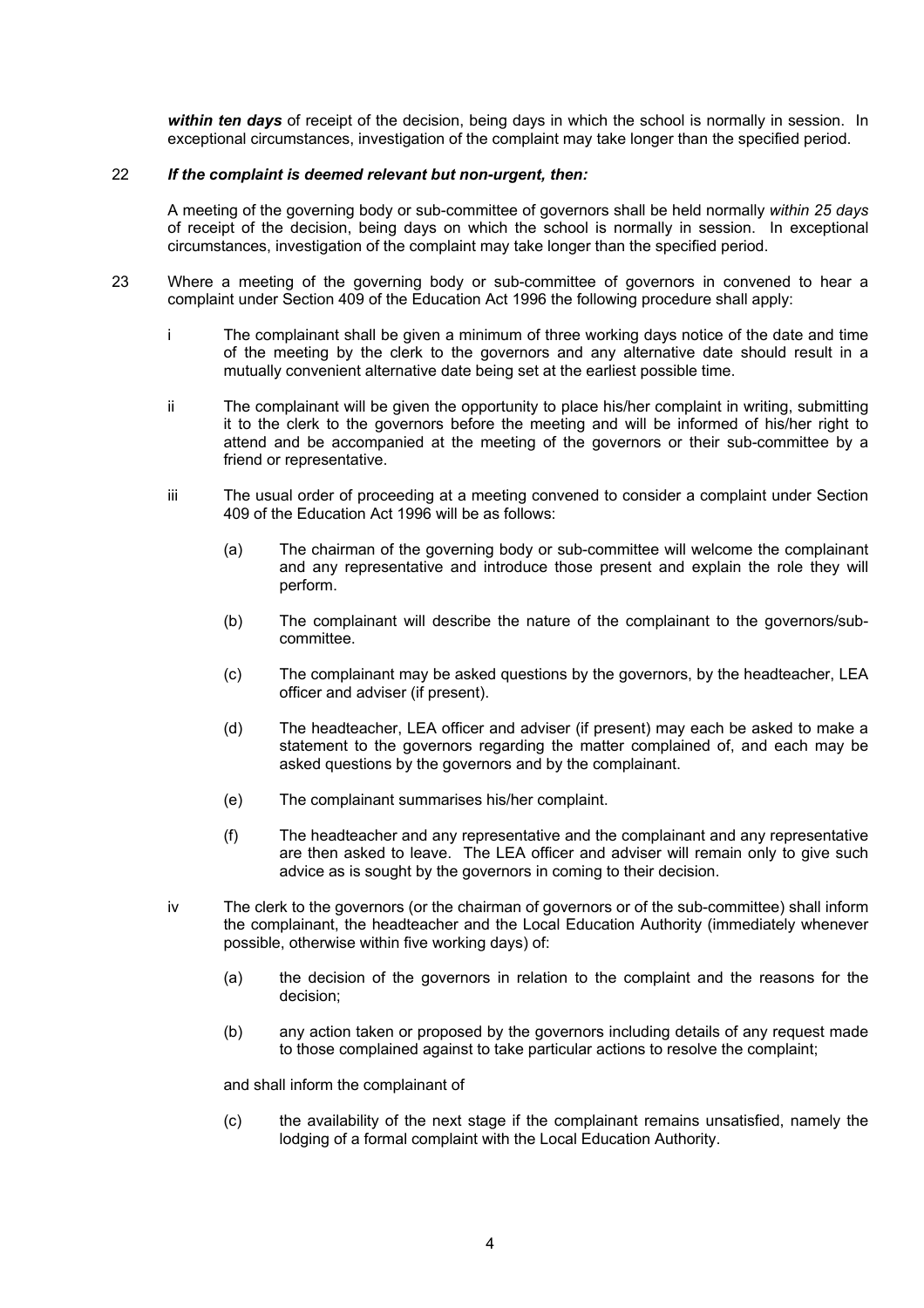#### **FORMAL COMPLAINT TO THE LOCAL EDUCATION AUTHORITY**

- 24 This stage will be used if either:
	- i the complainant has complained formally to the governing body, is not satisfied with the outcome and wishes to complain to the LEA,
	- or
	- ii the complaint relates to something which is solely the responsibility of the LEA and a complaint to the governors would therefore not be appropriate.
- 25 Such complaints should be lodged in writing, using the form provided in the documentation given to the complainant when the initial complaint was made, within 14 days of being informed of the decision of the governors/sub-committee of governors.
- 26 The LEA contact officer shall convene a meeting of a specifically constituted Appeals Committee comprising no fewer than two and no more than four elected members of the Local Education Authority, in the presence of the headteacher and chairman of governors of the school who may both be accompanied by a friend or representative. Also in attendance will be the LEA contact officer or his/her substitute and, where possible, the appropriate LEA adviser. If the complaint had originally been deemed urgent in nature, this meeting should take place within 10 days of the lodging with the Local Education Authority of the complaint and in the case of a non-urgent complaint within 25 days of the complaint being lodged. In the case of a complaint relating to the provision of religious education or worship in a school other than an aided school, one member of the Appeals Committee shall be a member of the LEA Standing Advisory Council for Religious Education (SACRE).
- 27 The procedure for the meeting of the Local Education Authority Complaints Committee should follow that of the governing body or sub-committee of governors, with the complainant and representative (if present) and the chairman of governors (and representative if present) and the LEA officer and adviser being asked in turn to make a statement and answer questions by the chairman (who would be elected on each occasion by members of the Appeals Committee). Each should be offered the opportunity of a final summing up. The headteacher would normally act as an observer at this meeting, but he/she may be asked questions by the Committee. He/she (and representative) would withdraw from the meeting together with the complainant (and representative) and the chairman of governors (and representative), before the Committee considers its decision.
- 28 The Local Education Authority officer dealing with the complaint shall notify the complainant, the headteacher, the chairman of governors and the clerk to the governors of:
	- i the decision taken by the Committee and the reason for it;
	- ii any action taken or proposed, including details of any requests made to those complained against to take particular actions to resolve the complaint;
	- iii the further recourse available, being a complaint by the complainant to the Secretary of State, should the complainant remain unsatisfied.

This notification shall be given within three days of the date of the meeting of the Committee.

- 29 It shall be the duty of the headteacher, in respect of complaints made to the governing body, to maintain a register of the number and nature of such complaints, the time spent in dealing with them, the actions taken in respect of each complaint and how they have been resolved and to report these findings in his/her termly report to the full governing body. Schools will be asked to make a return each year to the LEA.
- 30 It shall be the duty of the LEA contact officer named in the complaints procedure to maintain a record of the number and nature of complaints dealt with at each formal stage and to provide an annual report to the LEA summarising this information, including the amount of time of teachers, governors and LEA officers spent dealing with them and the actions taken in respect of each complaint and their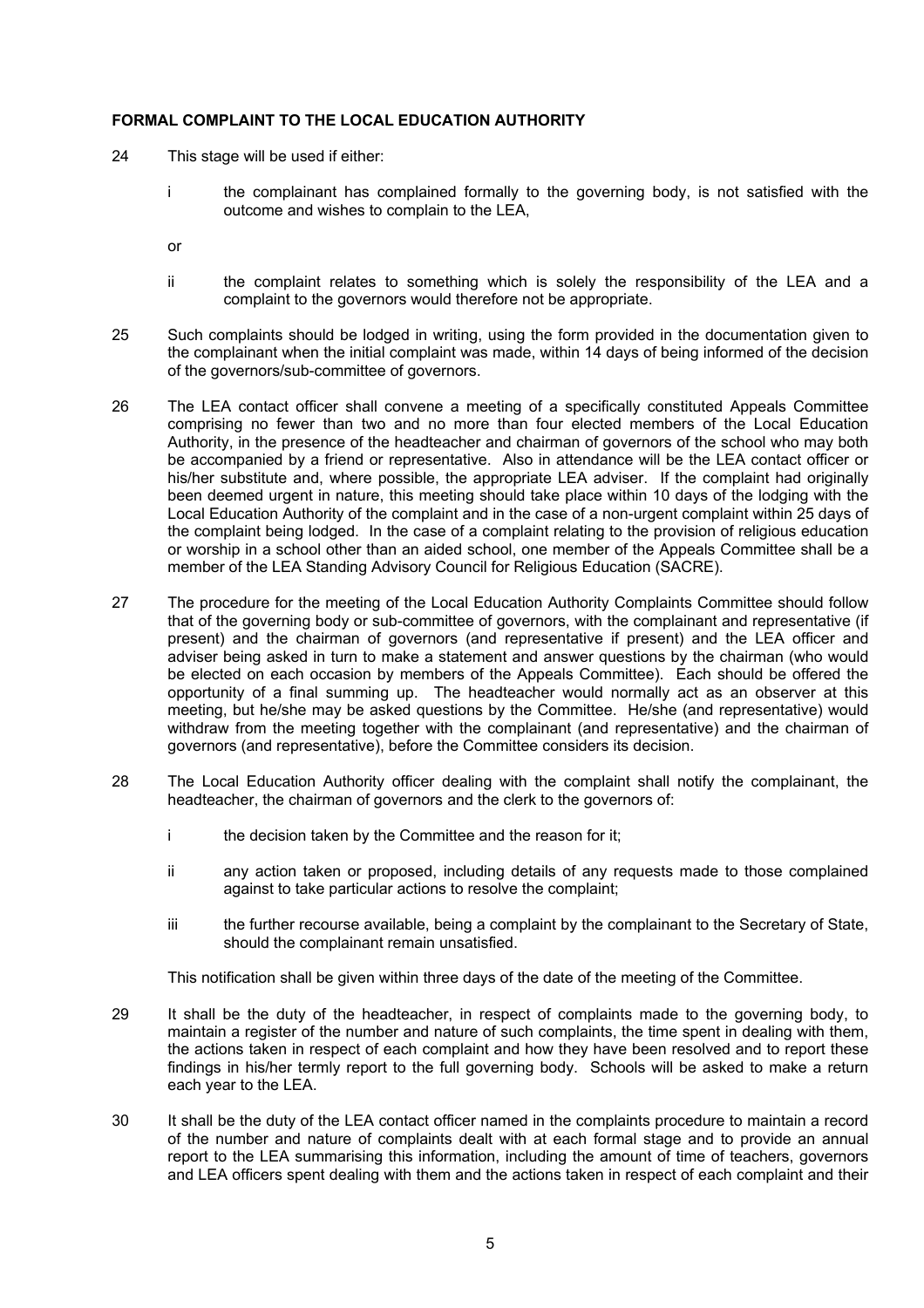outcome. This information for cases of complaint relating to the provision of religious education or worship shall be reported separately to the LEA SACRE. The LEA will make an annual return to the Secretary of State, giving the number of formal complaints dealt with and their outcomes.

- 31 The existence of a Local Authority procedure for the hearing of complaints under Section 409 of the Education Act 1996 shall be referred to in information provided to parents regarding the availability of school places and in such other general literature as may be suitable. Governing bodies will be asked to include in the agenda for the annual meeting with parents an item covering the complaints procedure and the manner in which complaints are to be made and schools' prospectuses shall include a reference to the procedure and to places where a copy of it may be obtained. It shall be the duty of the headteacher of each school within the Authority to make available on request to any parent a copy of the Local Authority arrangements for dealing with complaints under Section 409 of the Education Act 1996 and copies will also be available at County Hall and in public libraries.
- 32 At all stages in the hearing of any complaint, the complainant may request that information be made available in a language other than English, and may request the presence of an interpreter during oral representations. Such requests should be referred to the Local Education Authority if the complaint is at a stage prior to its consideration by the Local Authority where the request cannot be met by the school.
- 33 The Education Act 1996 lays down that the Secretary of State may not consider any complaint within the scope of these arrangements unless it has first been considered under the LEA's arrangements for handling complaints. The intention of this provision is that complaints should, if possible, be dealt with and resolved between the complainant and the parties responsible - the LEA and/or the governing body.
- 34 A complainant who is still dissatisfied after these arrangements have been exhausted will be able to complain to the Secretary of State.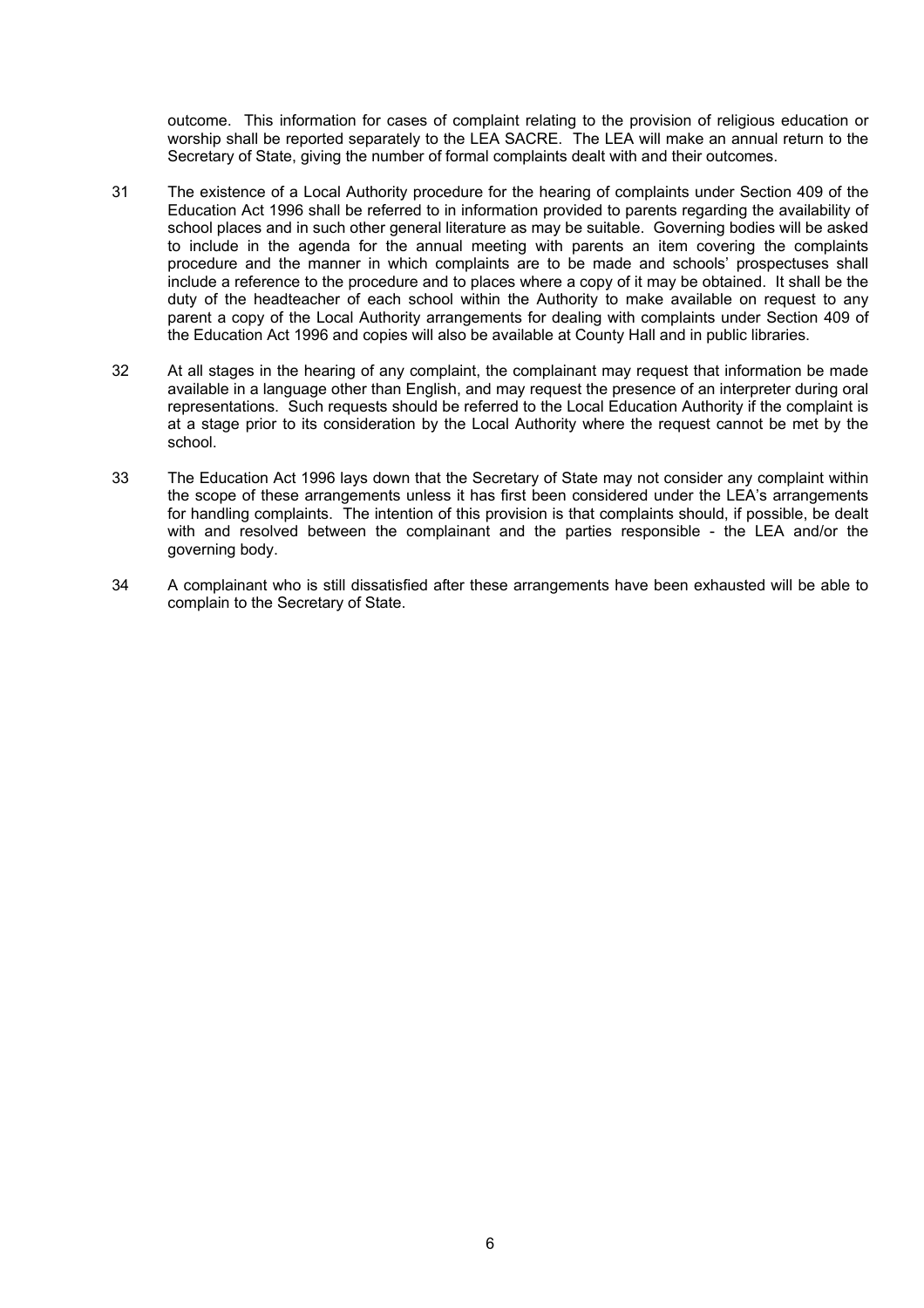#### **PROVISION OF RELIGIOUS EDUCATION AND COLLECTIVE WORSHIP IN AIDED SCHOOLS**

- 1 The Authority has established arrangements under which complaints made about the curriculum in schools are to be dealt with. In the case of aided schools the LEA has no power to inspect the provision or influence the content of denominational religious education or collective worship. Within the overall arrangements for the consideration of complaints a distinct procedure is needed for considering complaints about religious education and collective worship in aided schools. This procedure has been agreed with the governing bodies concerned.
- 2 Where such a complaint is made to the headteacher of an aided school in respect of the religious education provided in that school and where the complainant is not satisfied with informal attempts to resolve the complaint and so informs the headteacher, then the headteacher shall:
	- i inform the contact officer of the Local Education Authority that such a complaint has been made,

and

- ii inform the clerk to the governors that such a complaint has been made.
- 3 The clerk to the governors shall, on receipt of notification from the headteacher, act according to the Authority's' general arrangements as if a complaint which had been deemed by the Authority as urgent had been made. The Secretary of the appropriate Diocesan Authority will be invited to attend the meeting of the governors or sub-committee in an advisory capacity, or to be so represented at the meeting in place of the LEA adviser, or to provide written advice to the meeting.
- 4 The procedure given in paragraph 23 of the LEA's general arrangements shall be followed at the meeting of the governors or sub-committee except that the role of the LEA adviser shall be replaced by the Secretary of the relevant Diocesan Authority /representative.
- 5 If the complainant remains unsatisfied following the meeting of the governors or sub-committee and lodges a formal complaint with the Local Education Authority, the contact officer shall convene a meeting of a specifically constituted Complaints Committee, to be known respectively as the Roman Catholic Aided Schools Complaints Committee or the Church of England Aided Schools Complaints Committee, comprising no fewer than two, and no more than four, nominated representatives of the Plymouth Diocesan Schools Commission or the Exeter Diocesan Board of Education, who shall meet in the presence of the Secretary of the relevant Diocesan Authority (or representative), the headteacher and chairman of governors of the school, who may both be accompanied by a friend or representative. Also in attendance will be the LEA contact officer or his/her substitute. In the case of ecumenical schools, a Complaints Committee whose composition reflects the arrangements set out in the trust deed of the school would be convened.
- 6 The procedure given in paragraph 27 of the LEA's general arrangements shall be followed at the meeting of the Aided Schools complaints Committee except that the Secretary of the relevant Diocesan Authority (or representative) will fulfil the role of the LEA officer and adviser.

The Director of Schools or the Director of Education of the relevant Diocesan Authority will have been informed of the nature of the complaint by the LEA contact officer prior to the meeting of the Complaints Committee and will bring to the Committee the view of the competent ecclesiastical authority regarding the matter which is the subject of the complaint.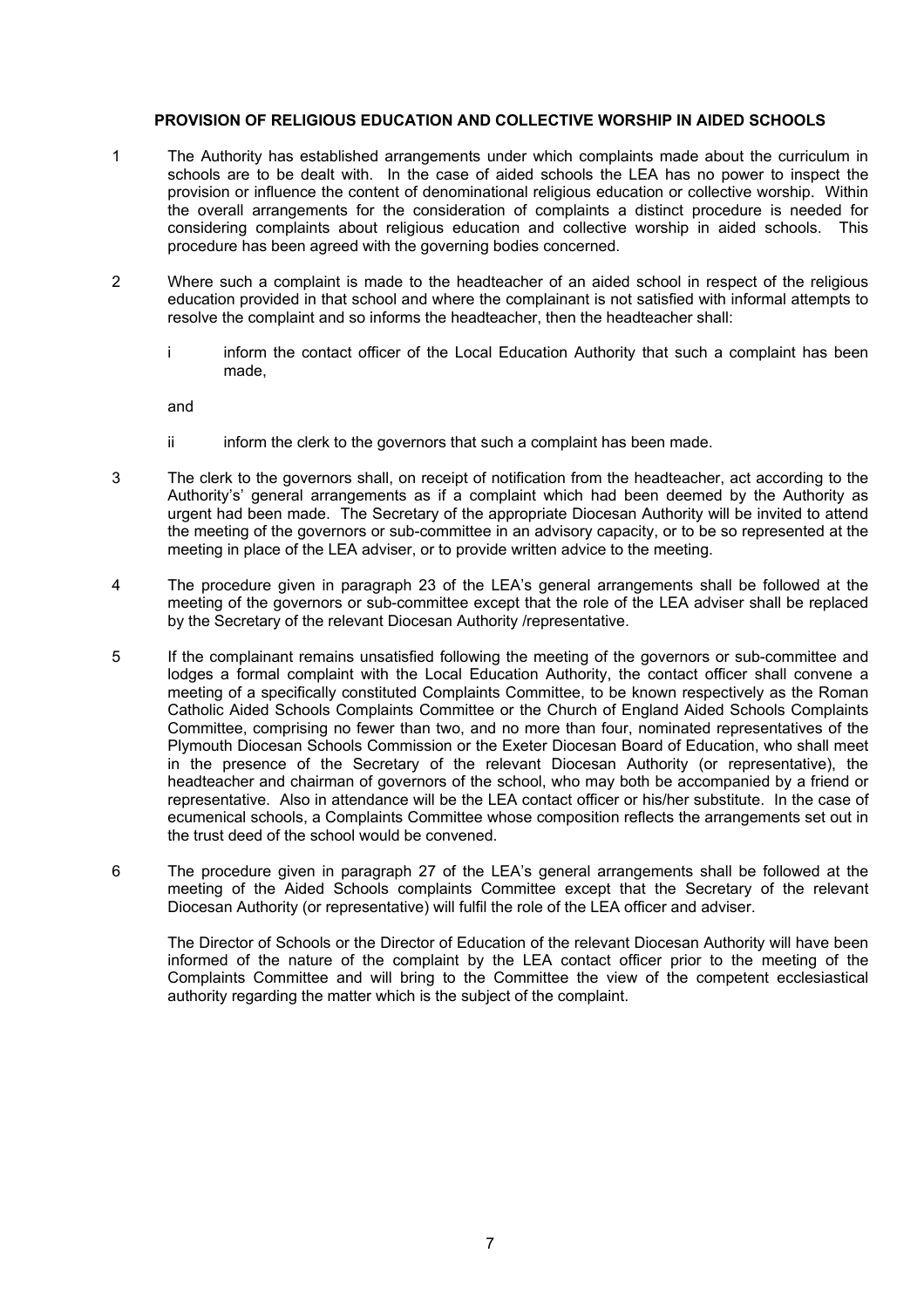

BR101 (Revised May 2000)

EDUCATION, ARTS AND LIBRARIES DIRECTORATE

### **COMPLAINTS ABOUT THE CURRICULUM** (AND RELATED MATTERS)

Please state below your complaint, which must be to do with the curriculum (or related matter) at the school named above. (A copy of the procedure for dealing with complaints of this nature is attached). What, in your opinion, should be done to meet your complaint?

This form should be returned to your School Improvement Officer (see overleaf for address and contact telephone number) except for complaints in respect of Voluntary Aided schools - in such cases the forms should be given to the Headteacher.